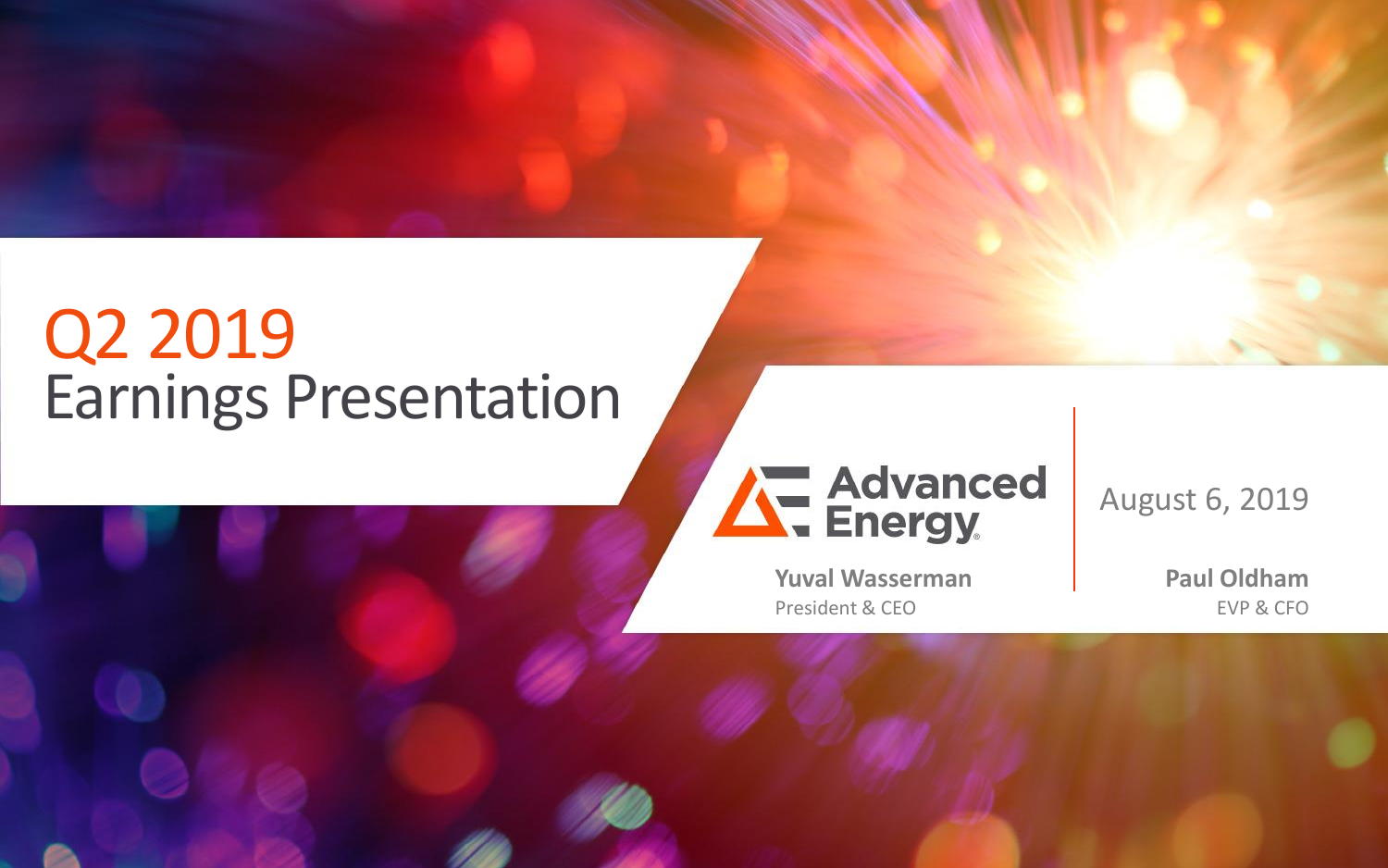#### Safe Harbor Statement

The company's guidance with respect to anticipated financial results for the third quarter ending September 30, 2019, potential future growth and profitability, our future business mix, expectations regarding future market trends and the company's future performance within specific markets, the anticipated closing of the acquisition of Artesyn Embedded Power and other statements herein or made on the above-announced conference call that are not historical information are forward-looking statements within the meaning of Section 27A of the Securities Act of 1933 and Section 21E of the Securities Exchange Act of 1934. Forward-looking statements are subject to known and unknown risks and uncertainties that could cause actual results to differ materially from those expressed or implied by such statements. Such risks and uncertainties include, but are not limited to: (a) the effects of global macroeconomic conditions upon demand for our products and services; (b) the volatility and cyclicality of the industries the company serves, particularly the semiconductor industry; (c) delays in capital spending by end-users in our served markets; (d) the risks and uncertainties related to the pending acquisition of Artesyn Embedded Power all as more fully outlined in our Form 8-K filed on May 15, 2019; (e) the accuracy of the company's estimates related to fulfilling solar inverter product warranty and post-warranty obligations; (f) the company's ability to realize its plan to avoid additional costs after the solar inverter wind-down; (g) the accuracy of the company's assumptions on which its financial statement projections are based; (h) the impact of product price changes, which may result from a variety of factors; (i) the timing of orders received from customers; (j) the company's ability to realize benefits from cost improvement efforts including avoided costs, restructuring plans and inorganic growth; (k) the company's ability to obtain in a timely manner the materials necessary to manufacture its products; (l) unanticipated changes to management's estimates, reserves or allowances; (m) changes and adjustments to the tax expense and benefits related to the U.S. tax reform that was enacted in late 2017; and (n) the effects of U.S. government trade and export restrictions, Chinese retaliatory trade actions, and other governmental action related to tariffs upon the demand for our, and our customers', products and services and the U.S. economy. These and other risks are described in Advanced Energy's Form 10 K, Forms 10 Q and other reports and statements filed with the Securities and Exchange Commission (the "SEC"). These reports and statements are available on the SEC's website at www.sec.gov. Copies may also be obtained from Advanced Energy's investor relations page at ir.advanced-energy.com or by contacting Advanced Energy's investor relations at 970 407 6555. Forwardlooking statements are made and based on information available to the company on the date of this press release. Aspirational goals and targets discussed on the conference call or in the presentation materials should not be interpreted in any respect as guidance. The company assumes no obligation to update the information in this press release.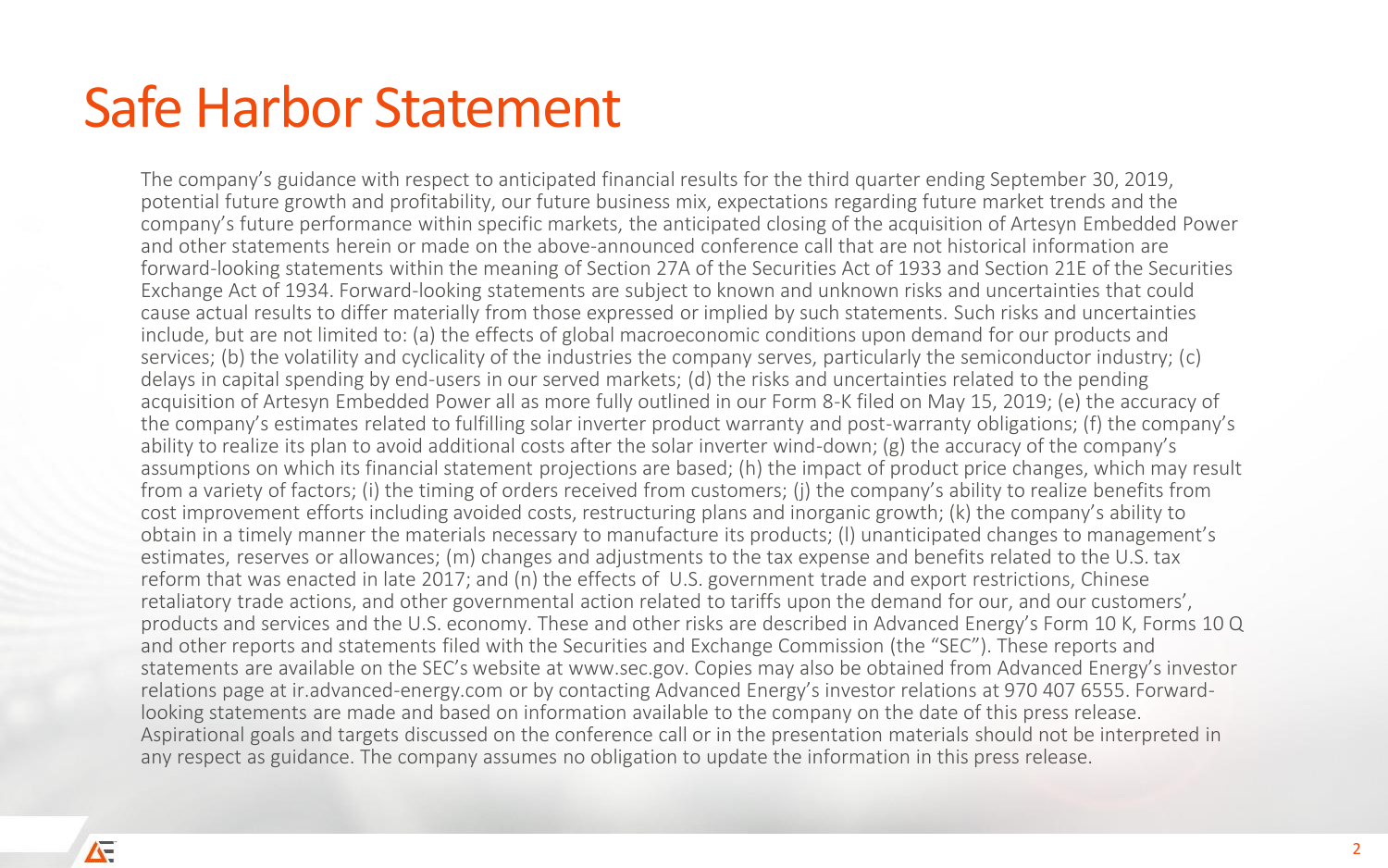## Key Messages

- Strong earnings with solid operating performance
	- ― Revenue of \$134.8 million at mid point of guidance range
	- Non-GAAP<sup>\*</sup> EPS of \$0.45 was above guidance range (lower tax contributed \$0.05)
	- $-$  Strong execution in cost improvement, and targeting to further improve our model
- Despite the environment in semiconductor, our R&D investment is delivering results
	- ― Near-term environment remains dynamic, but demand from some customers started to improve
	- ― Solid adoption of AE technologies in next-generation semi processes
- Industrial and Service are not immune to macro environment
	- Near-term weakness in the industrial environment impacting our business
	- ― Industrial design wins support 2H 2019 revenue at 1H level
	- Service growth rate constrained by lower fab utilization
	- ― Excluding inverter divestiture, service is expected to grow mid/high-single-digit-% in 2019



*<sup>\*</sup>non-GAAP measures exclude the impact of non-cash related charges such as stock-based compensation and amortization of intangible assets, as well as discontinued operations, and non-recurring items such as acquisition-related costs and restructuring expenses.*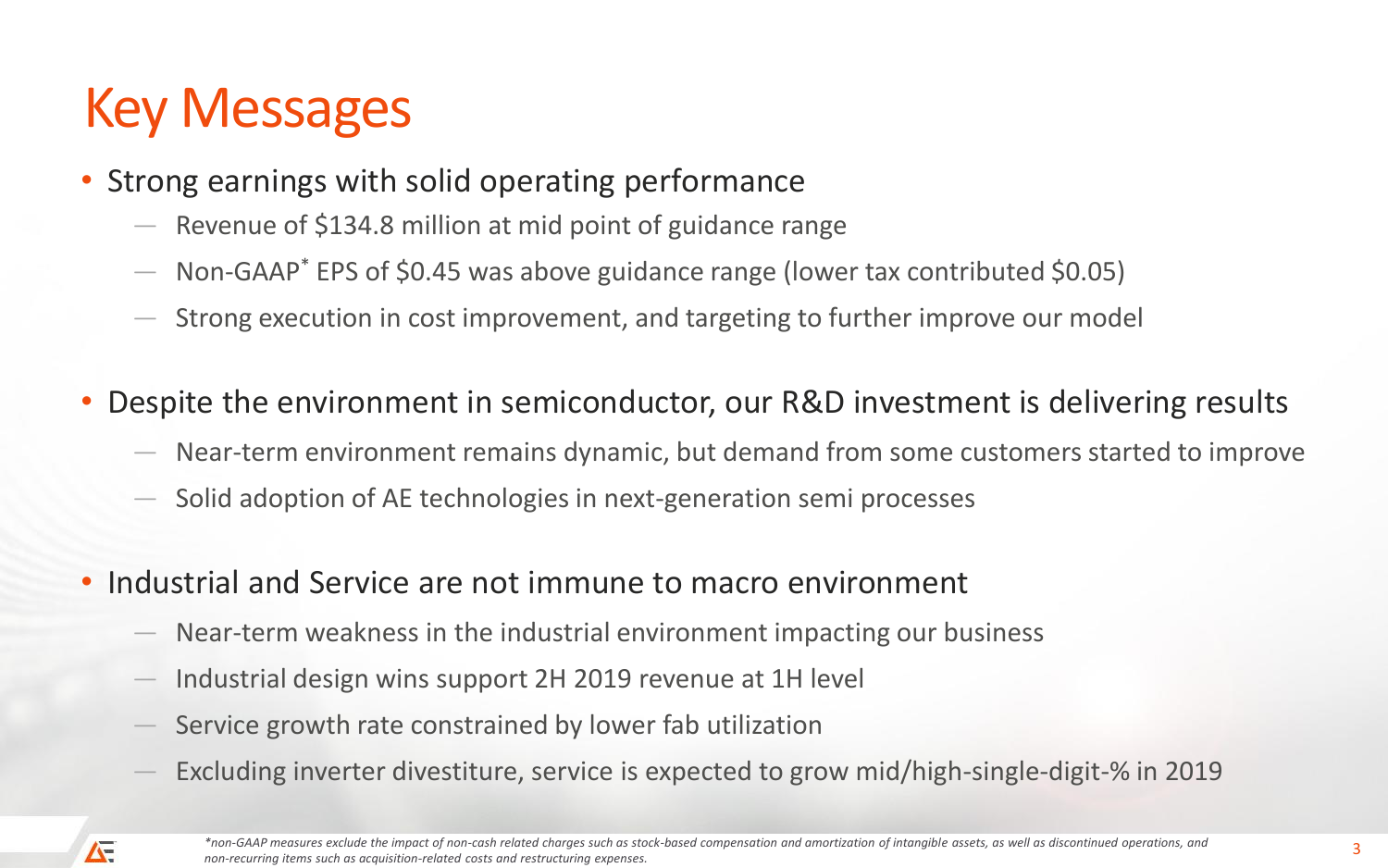### **Semiconductors**

- Semiconductor revenue of \$65.1M, -3.6% q/q and -48.9% y/y
	- ― Including service, sales into semiconductor market was -1.5% q/q and -39.8% y/y
	- ― Product revenues at our two largest customers increased q/q, offset by lower revenues from Korea and China

#### • Demand for foundry/logic and share gains offsetting continued weakness in memory

- ― Expecting Q3 semi sales to be flat to Q2 level, driven by AE's content in foundry/logic and early revenues from recent share gains in RF
- Recently improved orders could signal the market is reaching a stabilized level

#### • Our R&D investments and partnership with customers are delivering results

- Customers started Beta shipments of next-generation tools using our technologies
- Significant RF match design win in Q1 drove 30%+ match sales growth from 2H 2018 to 1H 2019 at a leading customer
- Emerging memory devices (MRAM, PCRAM, ReRAM) are creating new opportunities for AE
- ― Continue to gain momentum in Korea with 6 new wins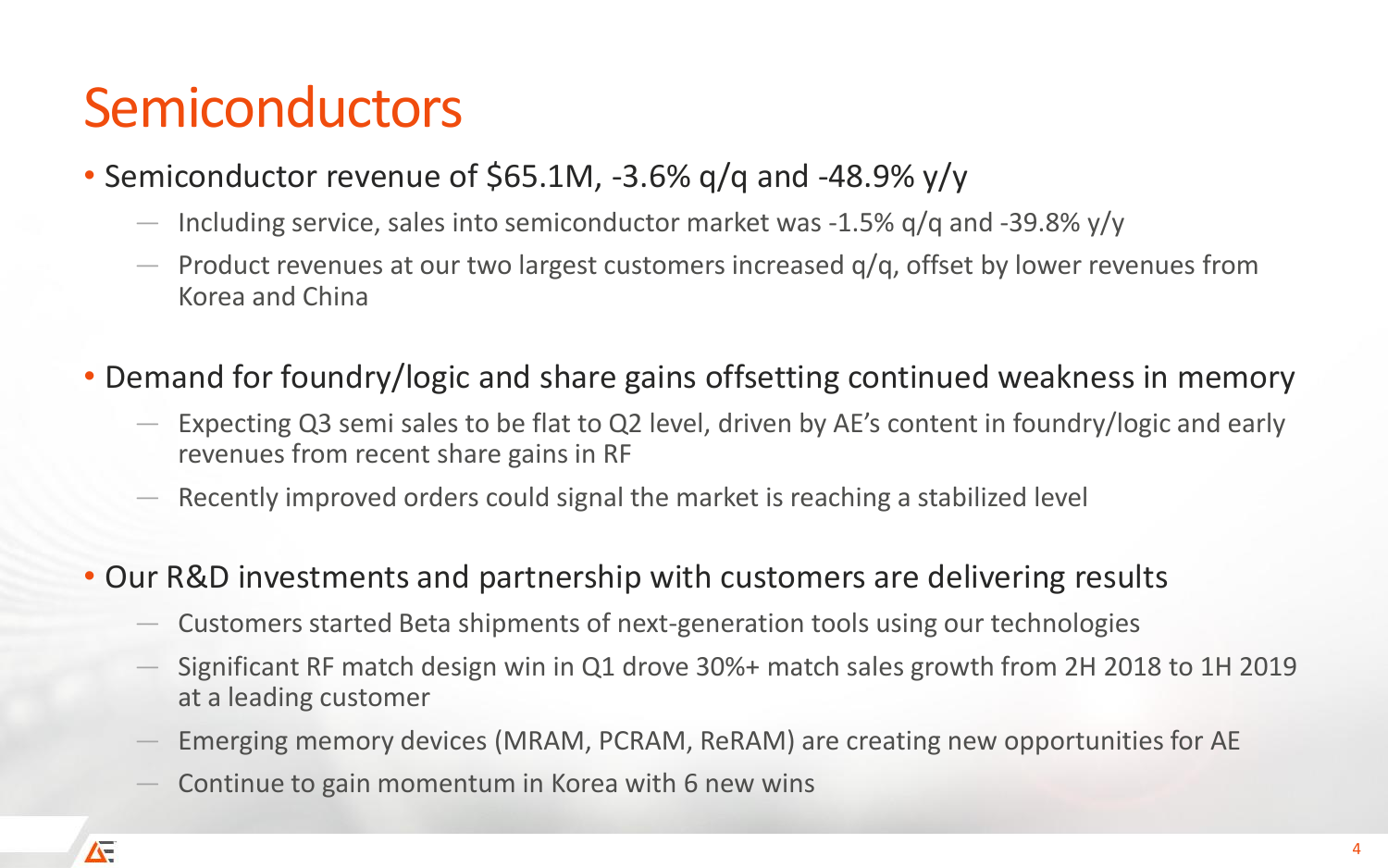### Industrial and Service

- Industrial Technologies revenue of \$41.1M, -7.8% q/q and -2.0% y/y
	- ― Impacted by overall macro environment in the industrial sector
	- Revenue from solar remained strong in Q2 as customers accelerated investments
	- Demand for consumer electronics investments in FPD and hard coating declined
	- ― Strong product portfolio led to design wins across many industrial and medical applications
	- Expecting revenues in Q3 2019 to decline, but 2H 2019 to be similar to 1H levels
- Service revenue of \$28.6M, flat q/q and +6.8% y/y
	- Excluding divestiture of the central inverter service business, Service grew 5% q/q in Q2
	- However, service was impacted by lower fab utilization and memory fab conversion to logic
	- Utilization expected to remain low in the near-term, resulting in 2H 2019 below 1H levels
	- Reiterate long-term service revenue target growth rate of >10%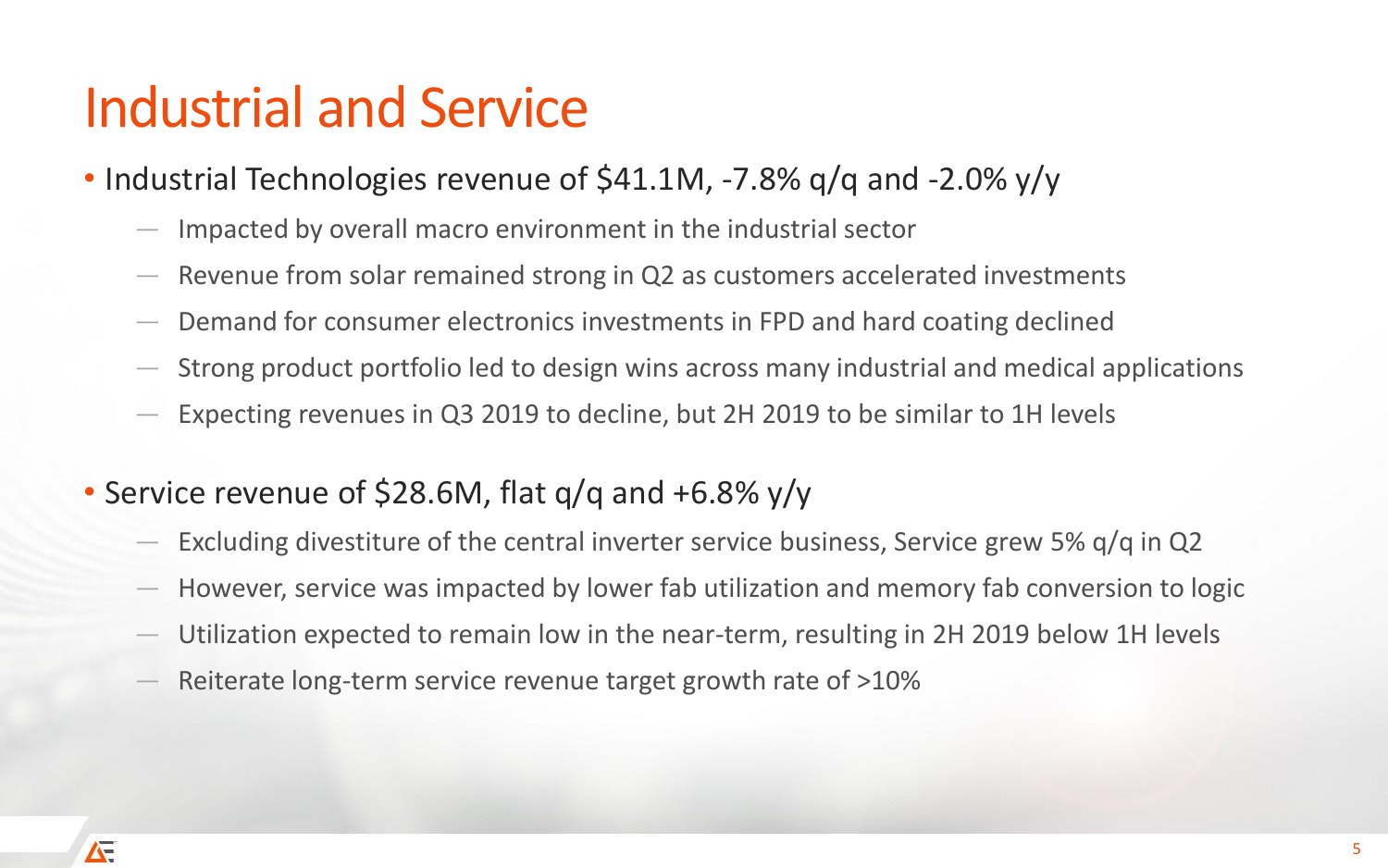## Q2 Revenue by Application

Æ

| $$$ in thousands)              | Q2'19     | Q1'19     | Q2'18     | Q/Q       | <b>Y/Y</b> |
|--------------------------------|-----------|-----------|-----------|-----------|------------|
| Semiconductors                 | \$65,086  | \$67,514  | \$127,291 | $(3.6\%)$ | $(48.9\%)$ |
| <b>Industrial Technologies</b> | \$41,107  | \$44,598  | \$41,944  | $(7.8\%)$ | $(2.0\%)$  |
| <b>Service</b>                 | \$28,617  | \$28,631  | \$26,797  | $(0.0\%)$ | 6.8%       |
| <b>Total Revenue</b>           | \$134,810 | \$140,743 | \$196,032 | $(4.2\%)$ | (31.2%)    |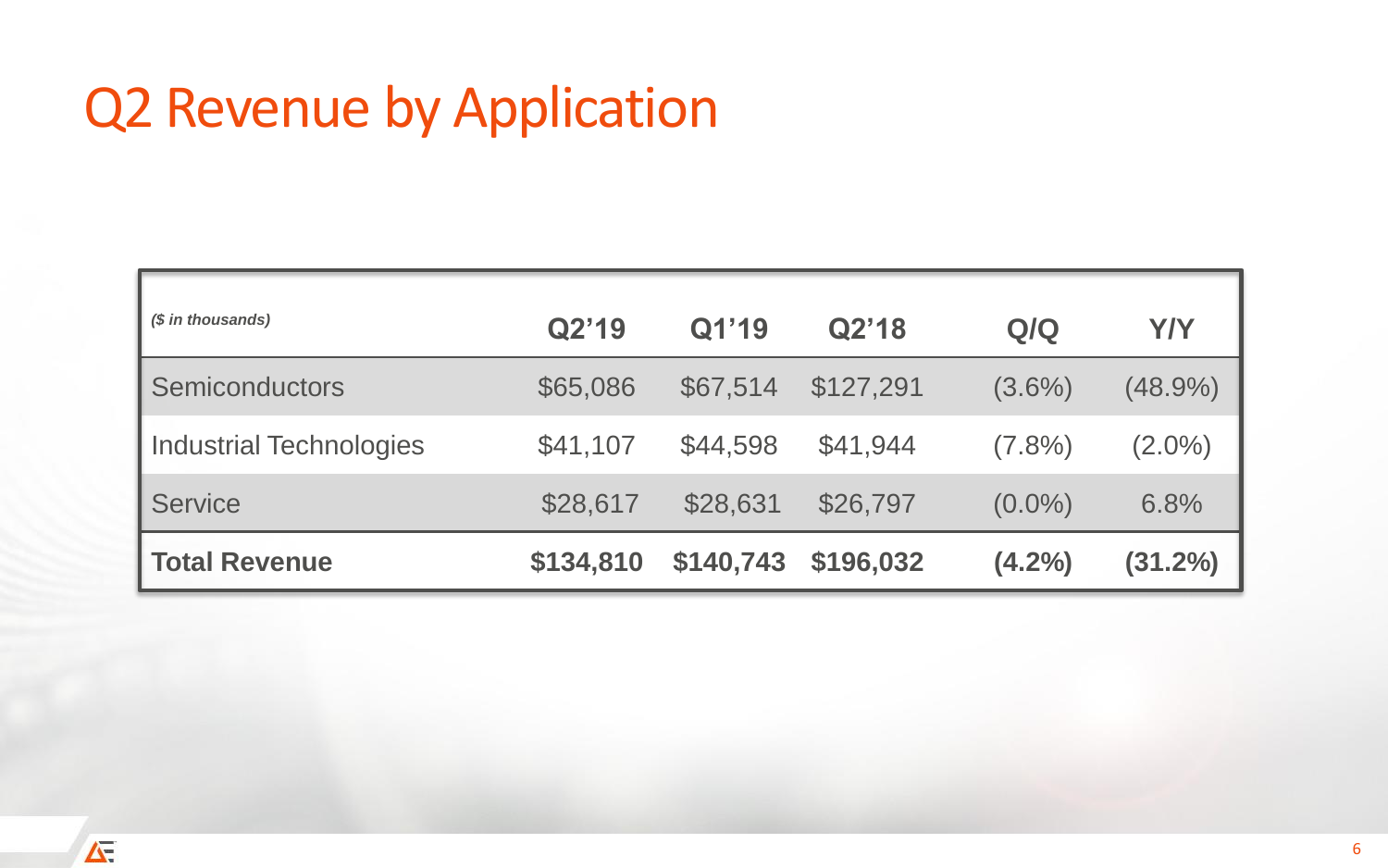### Q2 2019 Income Statement

| (\$ in Millions, except percentage & EPS)      | Q2'19   | Q1'19   | Q2'18   | Q/Q        | Y/Y        |
|------------------------------------------------|---------|---------|---------|------------|------------|
| Revenue                                        | \$134.8 | \$140.7 | \$196.0 | $(4.2\%)$  | (31.2%)    |
| GAAP gross margin %                            | 47.6%   | 46.7%   | 51.6%   |            |            |
| <b>GAAP</b> operating expenses                 | \$53.1  | \$53.9  | \$45.2  | $(1.5\%)$  | 17.5%      |
| GAAP operating margin from<br>continuing ops % | 8.2%    | 8.4%    | 28.6%   |            |            |
| <b>GAAP EPS from continuing ops</b>            | \$0.61  | \$0.40  | \$1.17  | 52.5%      | $(47.9\%)$ |
| Non-GAAP <sup>*</sup> Gross Margin %           | 47.7%   | 47.0%   | 51.8%   |            |            |
| Non-GAAP <sup>*</sup> operating expenses       | \$47.0  | \$45.8  | \$41.9  | 2.8%       | 12.3%      |
| Non-GAAP <sup>*</sup> operating margin         | 12.8%   | 14.5%   | 30.5%   |            |            |
| Non-GAAP <sup>*</sup> EPS                      | \$0.45  | \$0.58  | \$1.25  | $(22.4\%)$ | $(64.0\%)$ |

Æ

*\*non-GAAP measures exclude the impact of non-cash related charges such as stock-based compensation and amortization of intangible assets, as well as discontinued operations, and non-recurring items such as acquisition-related costs and restructuring expenses.*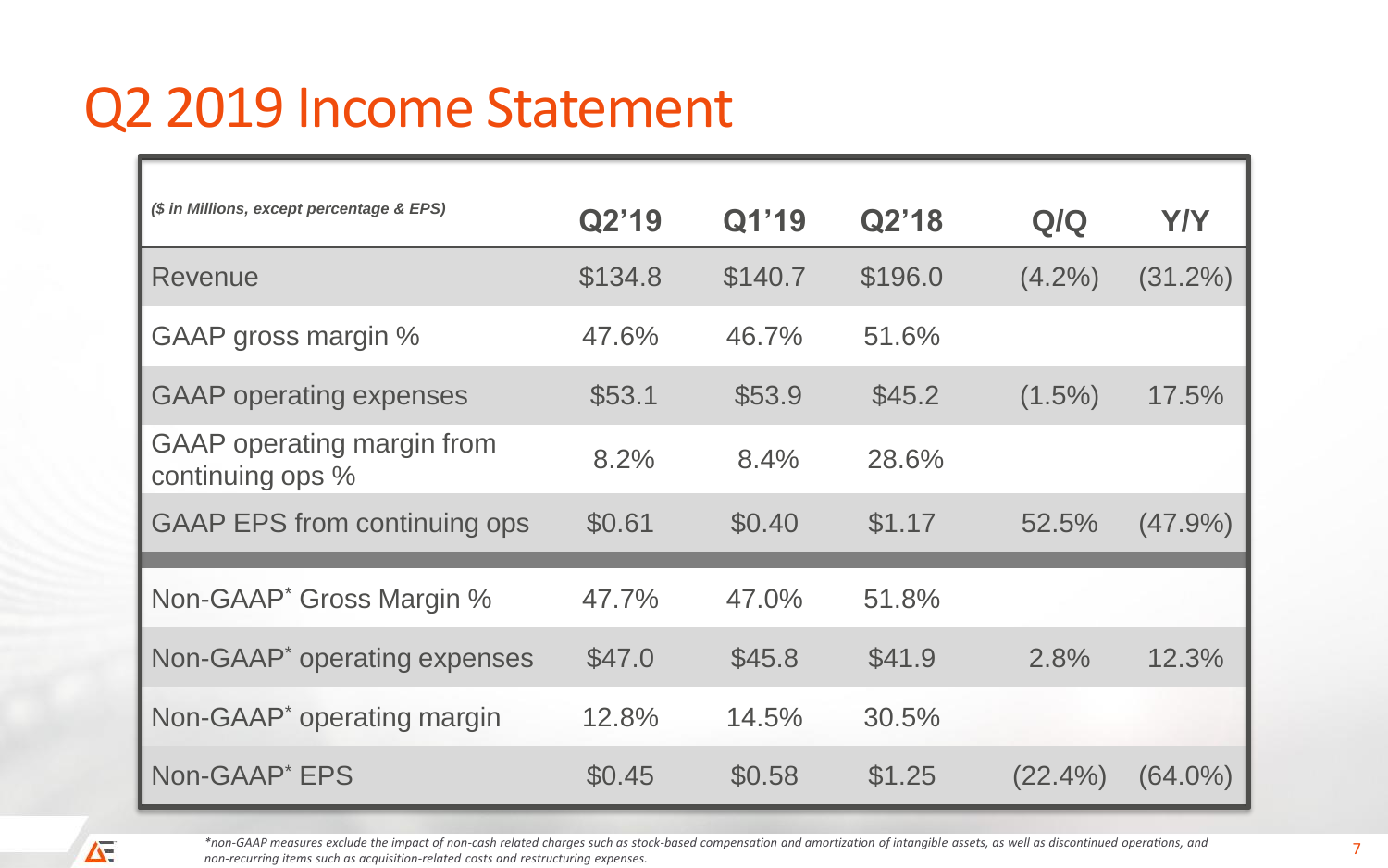### Q2 2019 Balance Sheet and Cash Flow

- Generated \$11.5 million in cash flow from continuing operations in Q2
- Cash and Investments balance increased to \$359.8 million
- Inventory turns at 2.9x; DSO 62 days; DPO 47 days
	- ― Inventory decreased \$6.3 million from Q1
- Paused share repurchase

| (\$ in Millions)        | Q2'19   | Q4'18   |
|-------------------------|---------|---------|
| Cash &<br>Investments   | \$359.8 | \$351.8 |
| Accounts<br>Receivable  | \$93.0  | \$100.4 |
| Inventory               | \$92.7  | \$98.0  |
| <b>Total Assets</b>     | \$865.8 | \$816.5 |
| Liabilities             | \$209.7 | \$209.2 |
| Shareholders'<br>Equity | \$656.0 | \$607.3 |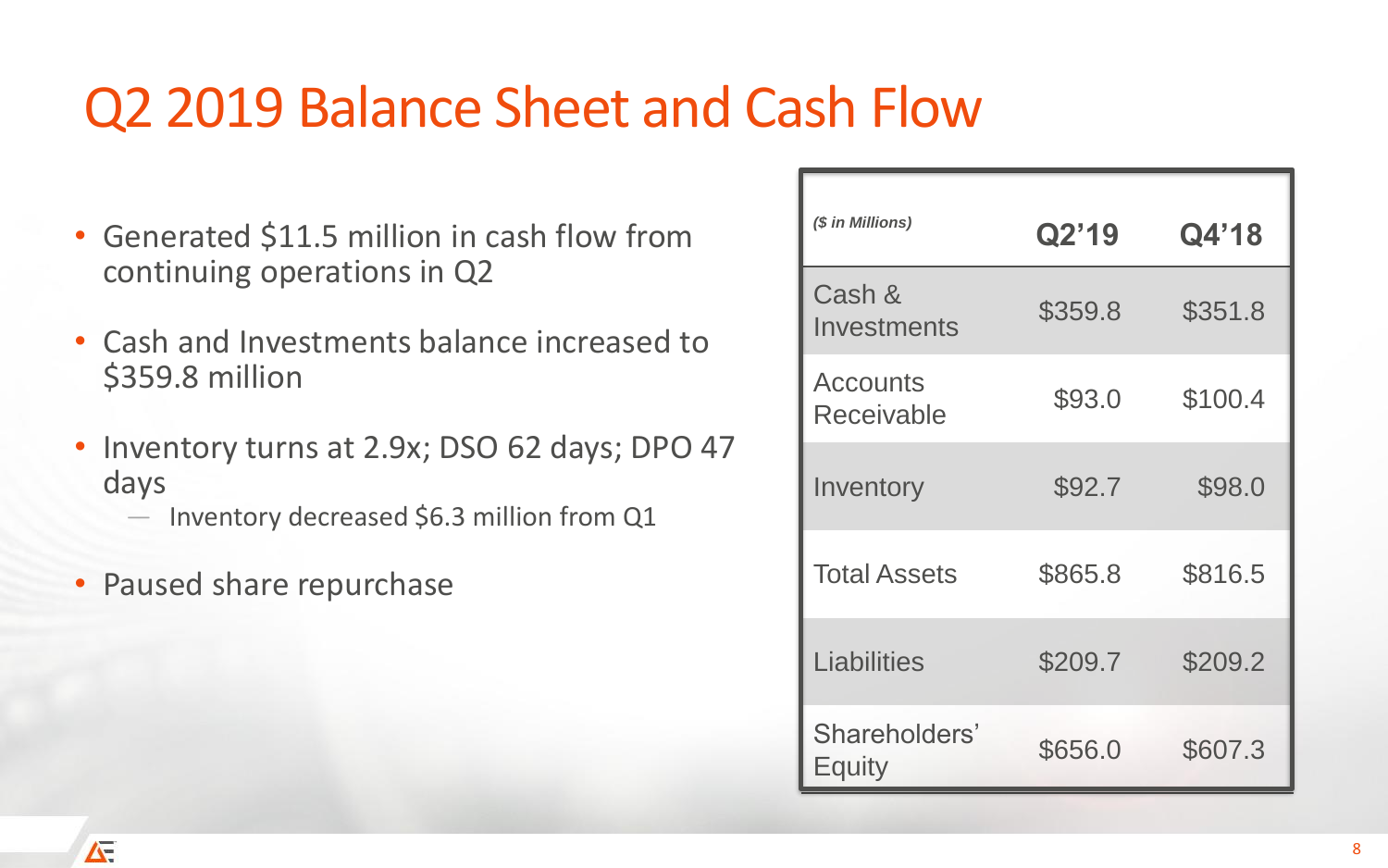#### Q3 2019 Guidance\*

|                                            | Q3 2019             |       |              |  |  |  |
|--------------------------------------------|---------------------|-------|--------------|--|--|--|
| Revenue                                    | \$128M              | $+/-$ | \$5M         |  |  |  |
| <b>GAAP EPS from continuing operations</b> | $$0.23$ +/- $$0.05$ |       |              |  |  |  |
| Non-GAAP** EPS                             | \$0.33              |       | $+/-$ \$0.05 |  |  |  |

*\*Estimates as of Q2 2019 earnings conference call. The company assumes no obligation to update guidance.* 

*\*\*Q3 2019 non-GAAP measures exclude the impact of non-cash related charges such as stock-based compensation and amortization of intangible assets, as well as discontinued operations and non-recurring items such as acquisition-related costs and restructuring expenses.*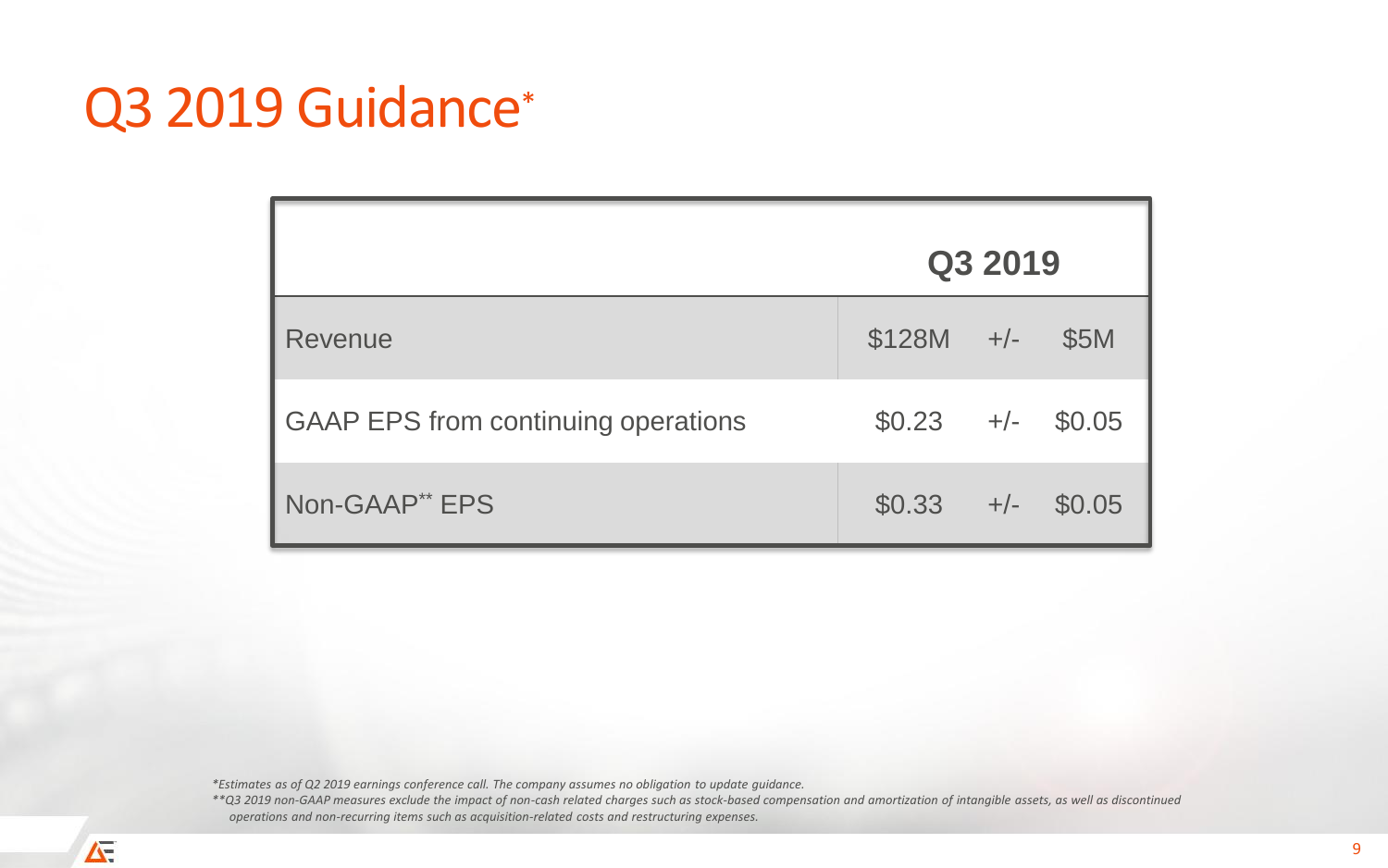#### Non-GAAP Measures

Æ

Advanced Energy's non-GAAP measures exclude the impact of non-cash related charges such as stock-based compensation and amortization of intangible assets, as well as discontinued operations, minority interest, and non-recurring items such as acquisitionrelated costs and restructuring expenses. The non-GAAP measures are not in accordance with, or an alternative for, similar measures calculated under generally accepted accounting principles and may be different from non-GAAP measures used by other companies. In addition, these non-GAAP measures are not based on any comprehensive set of accounting rules or principles. Advanced Energy believes that these non-GAAP measures provide useful information to management and investors to evaluate business performance without the impacts of certain non-cash charges and other charges which are not part of the company's usual operations. The company uses these non-GAAP measures to assess performance against business objectives, make business decisions, develop budgets, forecast future periods, assess trends and evaluate financial impacts of various scenarios. In addition, management's incentive plans include these non-GAAP measures as criteria for achievements. Additionally, the company believes that these non-GAAP measures, in combination with its financial results calculated in accordance with GAAP, provide investors with additional perspective. While some of the excluded items may be incurred and reflected in the company's GAAP financial results in the foreseeable future, the company believes that the items excluded from certain non-GAAP measures do not accurately reflect the underlying performance of its continuing operations for the period in which they are incurred. The use of non-GAAP measures has limitations in that such measures do not reflect all of the amounts associated with the company's results of operations as determined in accordance with GAAP, and these measures should only be used to evaluate the company's results of operations in conjunction with the corresponding GAAP measures. Please refer to the Form 8-K regarding this presentation furnished today to the Securities and Exchange Commission.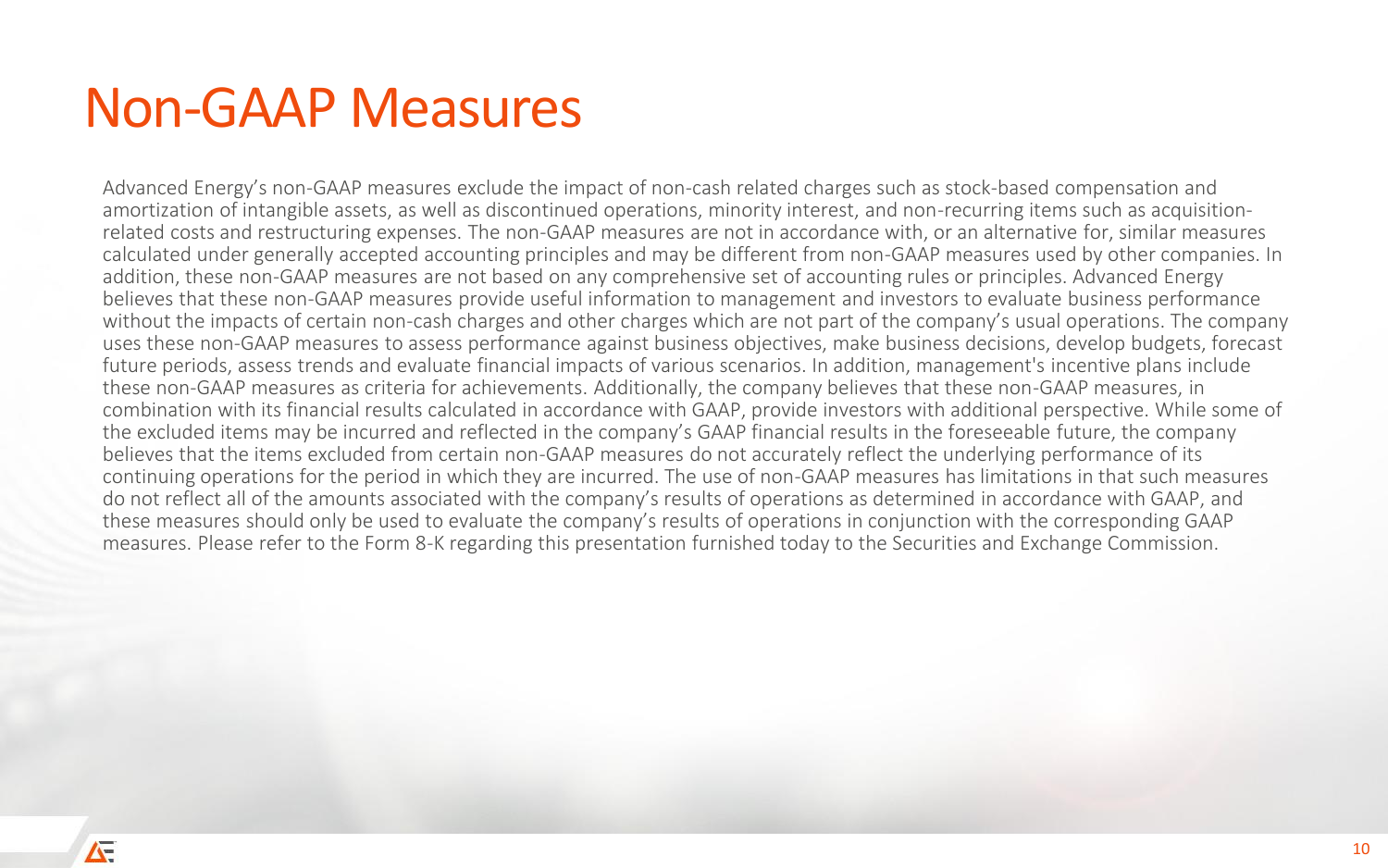## Reconciliation of GAAP to non-GAAP\* Measures

#### **Reconciliation of Non-GAAP measure - operating expenses and operating income, excluding certain items Three Months Ended Six Months Ended**

|                                                      |          | <b>June 30.</b> |    | March 31, |           | <b>June 30.</b> |  |  |
|------------------------------------------------------|----------|-----------------|----|-----------|-----------|-----------------|--|--|
|                                                      | 2019     | 2018            |    | 2019      | 2019      | 2018            |  |  |
| Gross profit from continuing operations, as reported | \$64,126 | \$101,235       | \$ | 65,740    | \$129,866 | \$204.880       |  |  |
| Adjustments to gross profit:                         |          |                 |    |           |           |                 |  |  |
| Stock-based compensation                             | 55       | 149             |    | 233       | 288       | 500             |  |  |
| Facility expansion and relocation costs              | 150      | 249             |    | 170       | 320       | 249             |  |  |
| Non-GAAP gross profit                                | 64,331   | 101,633         |    | 66,143    | 130,474   | 205,629         |  |  |
| Operating expenses from continuing operations, as    |          |                 |    |           |           |                 |  |  |
| reported                                             | 53,121   | 45,217          |    | 53,949    | 107,070   | 92,759          |  |  |
| Adjustments:                                         |          |                 |    |           |           |                 |  |  |
| Amortization of intangible assets                    | (1,874)  | (1.264)         |    | (1.973)   | (3.847)   | (2,521)         |  |  |
| Stock-based compensation                             | (883)    | (1.794)         |    | (2,966)   | (3,848)   | (5,937)         |  |  |
| Acquisition-related costs                            | (1, 531) | (255)           |    | (1,511)   | (3,042)   | (605)           |  |  |
| Facility expansion and relocation costs              |          | (13)            |    | (74)      | (74)      | (489)           |  |  |
| Restructuring charges                                | (1,795)  |                 |    | (1,673)   | (3, 468)  |                 |  |  |
| Non-GAAP operating expenses                          | 47.038   | 41.891          |    | 45,752    | 92,791    | 83,207          |  |  |
| Non-GAAP operating income                            | \$17,293 | 59,742<br>ς     |    | 20,391    | 37,683    | \$122.422       |  |  |

#### **Reconciliation of Non-GAAP measure - operating expenses and operating income, excluding certain items Three Months Ended Six Months Ended**

|                                                      | <b>June 30.</b> |        | March 31. | <b>June 30.</b> |        |  |  |
|------------------------------------------------------|-----------------|--------|-----------|-----------------|--------|--|--|
|                                                      | 2019            | 2018   | 2019      | 2019            | 2018   |  |  |
| Gross profit from continuing operations, as reported | 47.6%           | 51.6 % | 46.7%     | 47.1 %          | 52.3 % |  |  |
| Adjustments to gross profit:                         |                 |        |           |                 |        |  |  |
| Stock-based compensation                             |                 | 0.1    | 0.2       | 0.1             | 0.1    |  |  |
| Facility expansion and relocation costs              | 0.1             | 0.1    | 0.1       | 0.1             | 0.1    |  |  |
| Acquisition-related costs                            |                 |        |           |                 |        |  |  |
| Non-GAAP gross profit                                | 47.7            | 51.8   | 47.0      | 47.3            | 52.5   |  |  |
| Operating expenses from continuing operations, as    |                 |        |           |                 |        |  |  |
| reported                                             | 39.4            | 23.1   | 38.3      | 38.9            | 23.7   |  |  |
| Adjustments:                                         |                 |        |           |                 |        |  |  |
| Amortization of intangible assets                    | (1.4)           | (0.6)  | (1.4)     | (1.4)           | (0.6)  |  |  |
| Stock-based compensation                             | (0.7)           | (1.1)  | (2.0)     | (1.4)           | (1.6)  |  |  |
| Acquisition-related costs                            | (1.1)           | (0.1)  | (1.1)     | (1.2)           | (0.2)  |  |  |
| Facility expansion and relocation costs              |                 |        | (0.1)     |                 | (0.1)  |  |  |
| Restructuring charges                                | (1.3)           |        | (1.2)     | (1.3)           |        |  |  |
| Non-GAAP operating expenses                          | 34.9            | 21.3   | 32.5      | 33.6            | 21.2   |  |  |
| Non-GAAP operating income                            | 12.8%           | 30.5 % | 14.5 %    | 13.7 %          | 31.3 % |  |  |

| <b>Reconciliation of Non-GAAP measure - income</b>     |              |                              |    |                         |                 |              |  |
|--------------------------------------------------------|--------------|------------------------------|----|-------------------------|-----------------|--------------|--|
| excluding certain items                                |              | Three Months Ended           |    | <b>Six Months Ended</b> |                 |              |  |
|                                                        |              | <b>June 30.</b><br>March 31. |    |                         | <b>June 30.</b> |              |  |
|                                                        | 2019         | 2018                         |    | 2019                    | 2019            | 2018         |  |
| Income from continuing operations, less noncontrolling |              |                              |    |                         |                 |              |  |
| interest, net of income taxes                          | 23.362<br>S. | \$46,356                     | \$ | 15.379                  | 38.741<br>S.    | 92.695<br>S. |  |
| Adjustments:                                           |              |                              |    |                         |                 |              |  |
| Amortization of intangible assets                      | 1.874        | 1.264                        |    | 1.973                   | 3.847           | 2.521        |  |
| Acquisition-related costs                              | 1.531        | 255                          |    | 1.511                   | 3.042           | 605          |  |
| Facility expansion and relocation costs                | 150          | 262                          |    | 244                     | 394             | 738          |  |
| Restructuring charges                                  | 1,795        | -                            |    | 1,673                   | 3,468           |              |  |
| Tax Cuts and Jobs Act Impact                           |              |                              |    |                         |                 | 1,853        |  |
| Central inverter services business sale                | (14, 804)    |                              |    |                         | (14, 804)       |              |  |
| Tax effect of Non-GAAP adjustments                     | 2,536        | (238)                        |    | (851)                   | 1.685           | (547)        |  |
| Non-GAAP income, net of income taxes, excluding        |              |                              |    |                         |                 |              |  |
| stock-based compensation                               | 16,444       | 47.899                       |    | 19.929                  | 36.373          | 97,865       |  |
| Stock-based compensation, net of taxes                 | 722          | 1.477                        |    | 2,463                   | 3,185           | 4,937        |  |
| Non-GAAP income, net of income taxes                   | 17,166       | \$49,376                     |    | 22,392                  | 39,558          | \$102,802    |  |

#### **Reconciliation of Non-GAAP measure - per share earnings excluding certain items Three Months Ended Six Months Ended**

|                                                        | <b>June 30.</b> |        |      |      | March 31. | <b>June 30.</b> |  |      |  |      |
|--------------------------------------------------------|-----------------|--------|------|------|-----------|-----------------|--|------|--|------|
|                                                        |                 | 2019   |      | 2018 |           | 2019            |  | 2019 |  | 2018 |
| Diluted earnings per share from continuing operations, |                 |        |      |      |           |                 |  |      |  |      |
| as reported                                            |                 | 0.61   | - \$ | 1.17 | - \$      | 0.40            |  | 1.01 |  | 2.33 |
| Add back (subtract):                                   |                 |        |      |      |           |                 |  |      |  |      |
| per share impact of Non-GAAP adjustments, net of       |                 |        |      |      |           |                 |  |      |  |      |
| tax                                                    |                 | (0.16) |      | 0.08 |           | 0.18            |  | 0.02 |  | 0.25 |
| Non-GAAP per share earnings                            |                 | 0.45   |      | 1.25 |           | 0.58            |  | 1.03 |  | 2.58 |
|                                                        |                 |        |      |      |           |                 |  |      |  |      |



11 11 *\*non-GAAP measures exclude the impact of non-cash related charges such as stock-based compensation and amortization of intangible assets, as well as discontinued operations, and non-recurring items such as acquisition-related costs and restructuring expenses.*